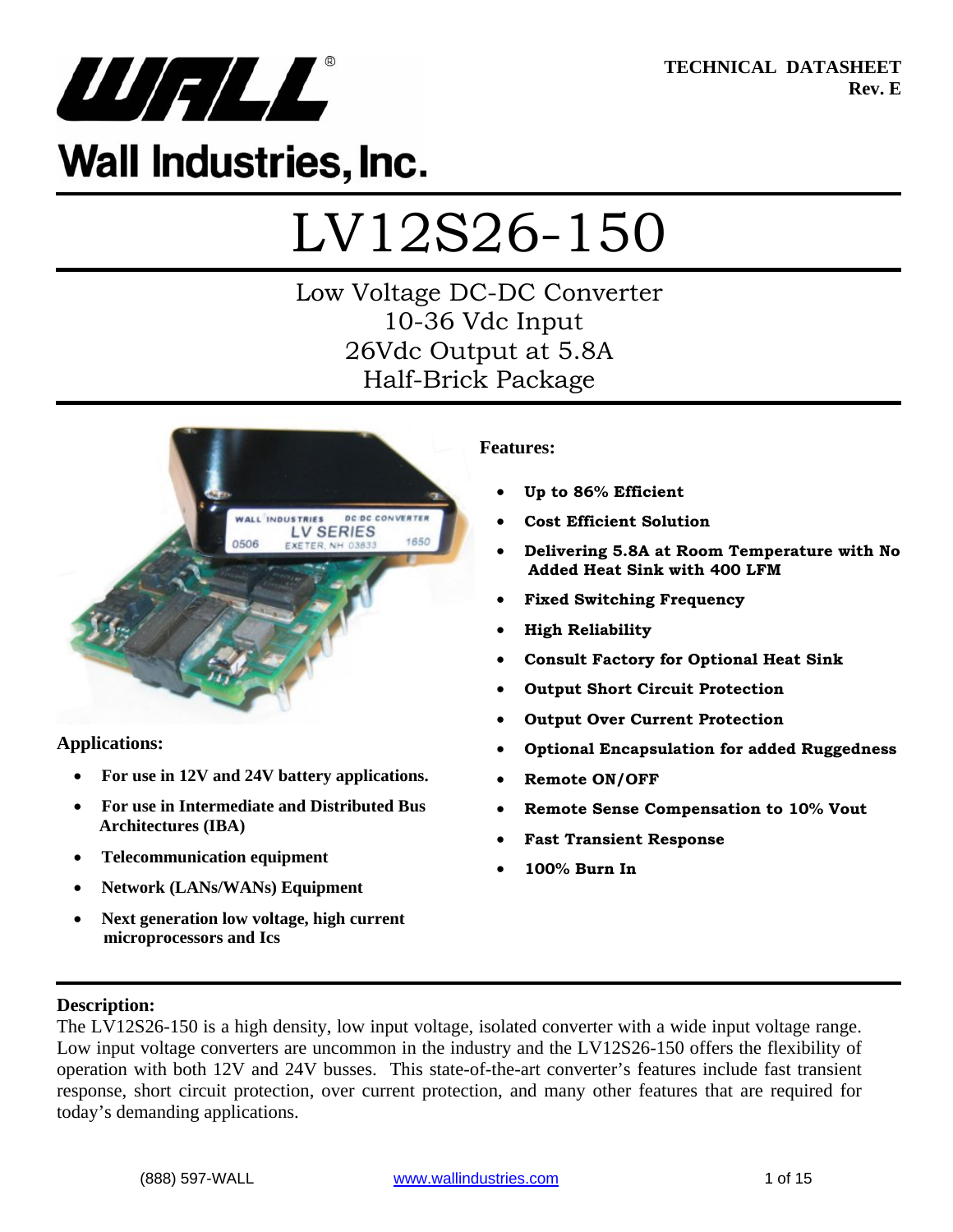

| <b>Technical Specifications</b>                           | <b>Model No. LV12S26-150</b>                                                                                    |                          |                                  |                                                          |                         |
|-----------------------------------------------------------|-----------------------------------------------------------------------------------------------------------------|--------------------------|----------------------------------|----------------------------------------------------------|-------------------------|
|                                                           | All specifications are based on 25 °C, Nominal Input Voltage and Maximum Output Current unless otherwise noted. |                          |                                  |                                                          |                         |
|                                                           | We reserve the right to change specifications based on technological advances.                                  |                          |                                  |                                                          |                         |
| <b>SPECIFICATION</b>                                      | <b>Related condition</b>                                                                                        | Min                      | <b>Nom</b>                       | <b>Max</b>                                               | Unit                    |
| <b>Switching Frequency</b>                                |                                                                                                                 | $\equiv$                 | 350                              | $\overline{\phantom{a}}$                                 | kHz                     |
| <b>INPUT</b> $(V_{in})$                                   |                                                                                                                 |                          |                                  |                                                          |                         |
| <b>Operating Voltage Range</b>                            |                                                                                                                 | 10                       | 12/24                            | 36                                                       | Vdc                     |
| UVLO Turn On at<br>UVLO Turn Off at                       |                                                                                                                 | 9.4<br>9.3               | 9.5<br>9.4                       | 9.6                                                      | Vdc<br>Vdc              |
| Maximum Input Current                                     | Low Line                                                                                                        | $\blacksquare$           | 17.7                             | 9.5<br>$\blacksquare$                                    | $\mathbf{A}$            |
| No Load Input Current                                     | No Load                                                                                                         | $\overline{\phantom{a}}$ | 0.15                             | $\overline{\phantom{a}}$                                 | A                       |
| Input Current under "Remote Off"                          |                                                                                                                 | $\overline{\phantom{a}}$ | 0.0064                           | $\overline{\phantom{a}}$                                 | $\mathbf A$             |
| Reflected Ripple Current                                  |                                                                                                                 | $\overline{\phantom{a}}$ | 225                              | $\overline{\phantom{a}}$                                 | mA                      |
| <b>Input Surge Voltage</b>                                | $100 \text{ mS}$                                                                                                |                          |                                  | 50                                                       | Vdc                     |
| <b>EFFICIENCY</b>                                         |                                                                                                                 |                          | 84.5                             | $\overline{\phantom{a}}$                                 | $\%$                    |
| <b>OUTPUT</b> $(V_0)$                                     |                                                                                                                 |                          |                                  |                                                          |                         |
|                                                           |                                                                                                                 | 25.74                    |                                  | 26.26                                                    | Vdc                     |
| Voltage Set Point                                         | $\pm$ RS shorted to $\pm$ Vo                                                                                    | $-1%$                    | 26.0                             | $+1\%$                                                   | $\%$                    |
|                                                           |                                                                                                                 | 23.4                     | 26.0                             | 28.6                                                     | Vdc                     |
| Voltage Adjustment                                        | Max Output limited to 150W                                                                                      | $-10%$                   |                                  | $+10%$                                                   |                         |
| Load Regulation                                           | $\pm$ RS shorted to $\pm$ Vo                                                                                    | $\equiv$                 | 0.1                              | 0.2                                                      | $\%$                    |
| Line Regulation                                           | $\pm$ RS shorted to $\pm$ Vo                                                                                    | $\overline{\phantom{a}}$ | 0.1                              | 0.2                                                      | $\%$                    |
| Temperature Drift                                         |                                                                                                                 | $\overline{\phantom{a}}$ | 0.2                              | $\sim$                                                   | % / $^{\circ}C$         |
| <b>Remote Sense Compensation</b>                          | Max Output limited to 150W                                                                                      |                          |                                  | 28.6                                                     | Vdc                     |
|                                                           |                                                                                                                 |                          |                                  | 10%                                                      | $\%$                    |
| Ripple                                                    | 1uF Ceramic & 10uF Tantalum                                                                                     | $\overline{\phantom{a}}$ | 360                              | $\blacksquare$                                           | $mV_{\rm pk\text{-}pk}$ |
| Spikes                                                    | 1uF Ceramic & 10uF Tantalum                                                                                     |                          |                                  | $\overline{\phantom{a}}$                                 | $mV_{pk-pk}$            |
| Current                                                   |                                                                                                                 | $\boldsymbol{0}$         | $\overline{a}$                   | 5.8                                                      | A                       |
| <b>Current Limit</b>                                      | Power Limited-Dependent upon SENSE                                                                              | $\overline{\phantom{a}}$ | 7.5                              | $\overline{\phantom{a}}$                                 | A                       |
|                                                           | compensation and TRIM adjustment                                                                                |                          |                                  |                                                          | Vdc                     |
| Over Voltage Limit<br><b>DYNAMIC RESPONSE</b>             | <b>Output Clamped</b><br>1uF Ceramic & 10uF Tantalum                                                            | $\overline{\phantom{a}}$ | $\overline{a}$                   | $\overline{\phantom{a}}$                                 |                         |
|                                                           | 50% to 100% Io, $di/dt = 1A/uS$                                                                                 |                          | 200                              |                                                          | mV                      |
| Load step $/\Delta V$<br>Recovery Time                    | Recovery to within 1% Nominal Vo                                                                                | $\blacksquare$           |                                  | $\overline{\phantom{a}}$<br>$\overline{a}$               |                         |
| Turn On Delay                                             | From Vin(min) to Vout (nom)                                                                                     | $\overline{\phantom{a}}$ |                                  | $\overline{\phantom{a}}$                                 | ms                      |
| Turn On Overshoot                                         | <b>Full Load Resistive</b>                                                                                      | $\overline{\phantom{a}}$ | $\boldsymbol{0}$                 | $\overline{\phantom{a}}$                                 | ms<br>$\%$              |
|                                                           |                                                                                                                 |                          |                                  |                                                          |                         |
| Hold Up Time                                              | From Vin (min) to VULVO_Turn_Off                                                                                | $\boldsymbol{0}$         | $\overline{a}$                   | $\overline{\phantom{a}}$                                 | mS                      |
| <b>REMOTE ON/OFF</b>                                      | <b>Active High</b>                                                                                              | 2.2                      |                                  |                                                          | Vdc                     |
| Remote ON – Active High                                   | Min High (ON/OFF pin)<br>Max Low (ON/OFF pin)                                                                   | N/A                      | $\qquad \qquad \Box$             | $\overline{\phantom{a}}$                                 | Vdc                     |
| Remote ON – Active Low<br>Remote OFF - Active High        | Max Low (ON/OFF pin)                                                                                            | $\blacksquare$           | $\overline{a}$                   | $\overline{\phantom{a}}$<br>1.2                          | Vdc                     |
| Remote OFF - Active Low                                   | Min High (ON/OFF pin)                                                                                           | N/A                      | $\blacksquare$<br>$\overline{a}$ | $\overline{\phantom{a}}$                                 | Vdc                     |
| Remote ON/OFF pin Floating - Active High                  | Over Operating Voltage Range                                                                                    | 2.5                      | $\overline{a}$                   | 5.0                                                      | Vdc                     |
| Remote ON/OFF pin Floating - Active Low                   | Over Operating Voltage Range                                                                                    | $\rm N/A$                |                                  | $\overline{\phantom{a}}$                                 | Vdc                     |
| I <sub>ON/OFF</sub> Sink to pull low - Active Low or High | $V_{ON/OFF}$ =0V, Vin=36V                                                                                       |                          |                                  | 0.38                                                     | mA                      |
| $I_{ON/OFF}$ Source to drive high – Active High           | $V_{ON/OFF}$ =5V, Vin=36V                                                                                       |                          |                                  | 0.03                                                     | mA                      |
| $I_{ON/OFF}$ Source to drive high - Active Low            | $V_{ON/OFF}$ =5V, Vin=36V                                                                                       | $\overline{\phantom{a}}$ | $\overline{a}$                   | $\overline{\phantom{a}}$                                 | mA                      |
| Turn On Delay – Active High                               | ON/OFF (max Low) to Vout (min)                                                                                  |                          | $\overline{9}$                   |                                                          | ms                      |
| Turn Off Delay - Active High                              | $ON/OFF (0V)$ to Vout (min)                                                                                     | $\overline{\phantom{a}}$ | 160                              | $\overline{\phantom{a}}$                                 | uS                      |
| <b>ISOLATION</b>                                          |                                                                                                                 |                          |                                  |                                                          |                         |
|                                                           |                                                                                                                 |                          |                                  |                                                          |                         |
| Input-Output                                              | 1 minute                                                                                                        | $\overline{\phantom{a}}$ | 1500                             | $\overline{\phantom{a}}$                                 | Vdc                     |
| Input-Case                                                | 1 minute<br>1 minute                                                                                            | $\overline{a}$           | 500<br>500                       | $\overline{\phantom{a}}$<br>$\qquad \qquad \blacksquare$ | Vdc<br>Vdc              |
| Output-Case<br><b>THERMAL</b>                             |                                                                                                                 | $\overline{\phantom{a}}$ |                                  |                                                          |                         |
| Ambient                                                   | Max. Ambient limited by OTP                                                                                     | $-40$                    | 25                               | <b>OTP</b>                                               | $^{\circ}C$             |
| Over Temperature Protection (OTP)                         | Case Temperature Greater than                                                                                   |                          | 95                               |                                                          | $^{\rm o}\!{\rm C}$     |
| Turn On (OTP)                                             | Case Temperature Less than                                                                                      | $\overline{\phantom{a}}$ | 85                               | $\overline{a}$                                           | $\rm ^{o}C$             |
| <b>MTBF</b>                                               | Calculated Using Bellcore TR-332 Method 1 case 3                                                                |                          | 2,563,116                        |                                                          | hours                   |
| <b>MECHANICAL</b>                                         |                                                                                                                 |                          |                                  | See Figure 1                                             |                         |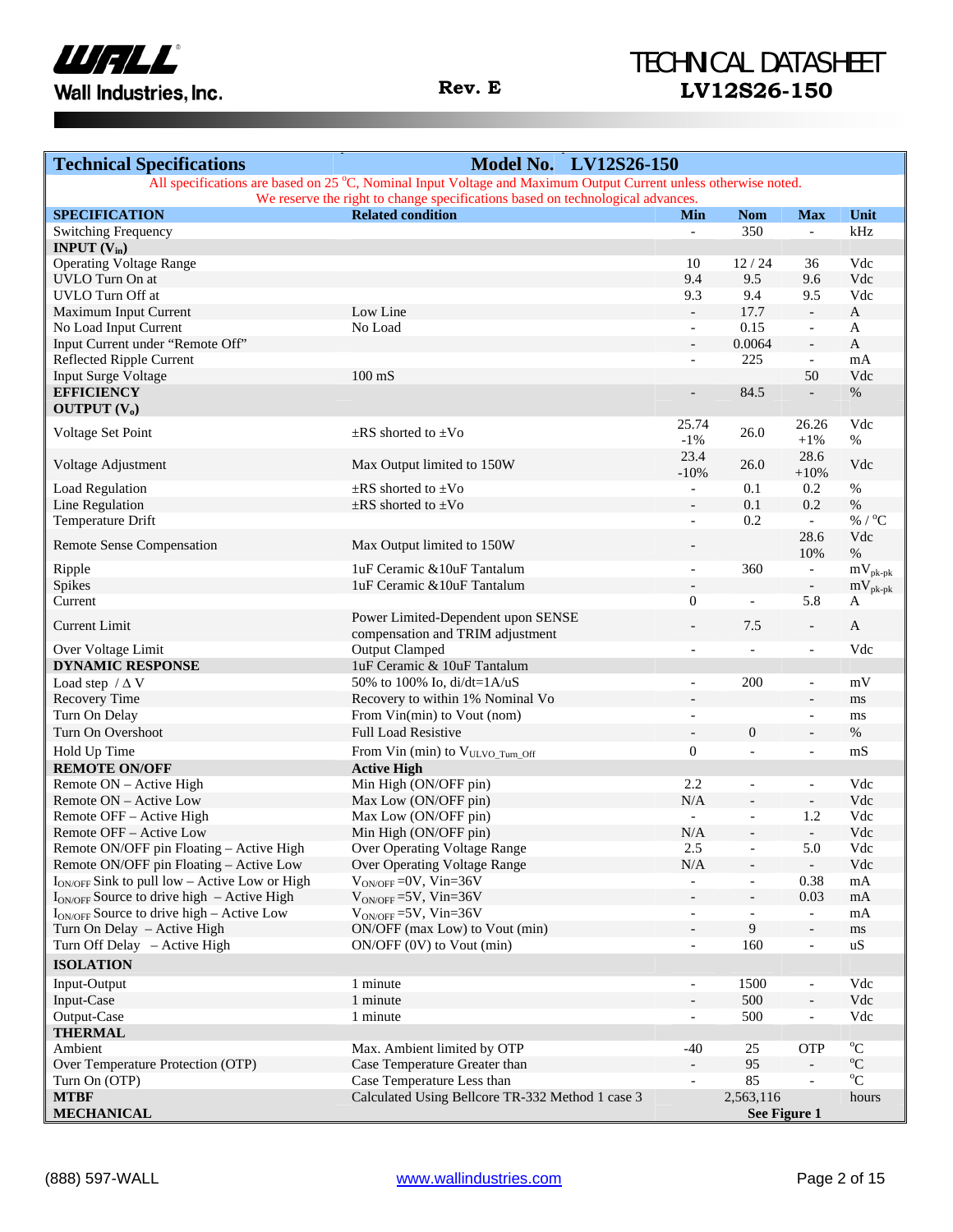

#### **Table 1: Pin Assignments**

| $\textbf{Pin} \#$ | <b>Pin Name</b> | <b>Function</b>              | <b>Comments</b>                                                                                      |
|-------------------|-----------------|------------------------------|------------------------------------------------------------------------------------------------------|
|                   | $-VO$           | <b>Negative Output</b>       |                                                                                                      |
| 2                 | $-RS$           | <b>Negative Remote Sense</b> | If not used, leave open or short to -Vo                                                              |
| 3                 | Trim            | <b>Output Voltage Trim</b>   | Refer to page 6                                                                                      |
| 4                 | $+RS$           | <b>Positive Remote Sense</b> | If not used, leave open or short to $+V_0$                                                           |
| 5                 | $+V_0$          | Positive Output              |                                                                                                      |
| 6                 | -Vin            | Negative Input               |                                                                                                      |
| 7                 | <b>CHGND</b>    | Chassis Ground (Case)        | If not used, leave open                                                                              |
| 8                 | Key Pin/NC      | To Key Converter             | Leave as a No Connect pin                                                                            |
| 9                 | ON/OFF          | Remote On/Off                | If not used, leave floating for Active High Unit<br>If not used, short to -Vin on an Active Low Unit |
| 10                | $+V$ in         | Positive Input               |                                                                                                      |

#### **Figure 1: Mechanical Dimensions**

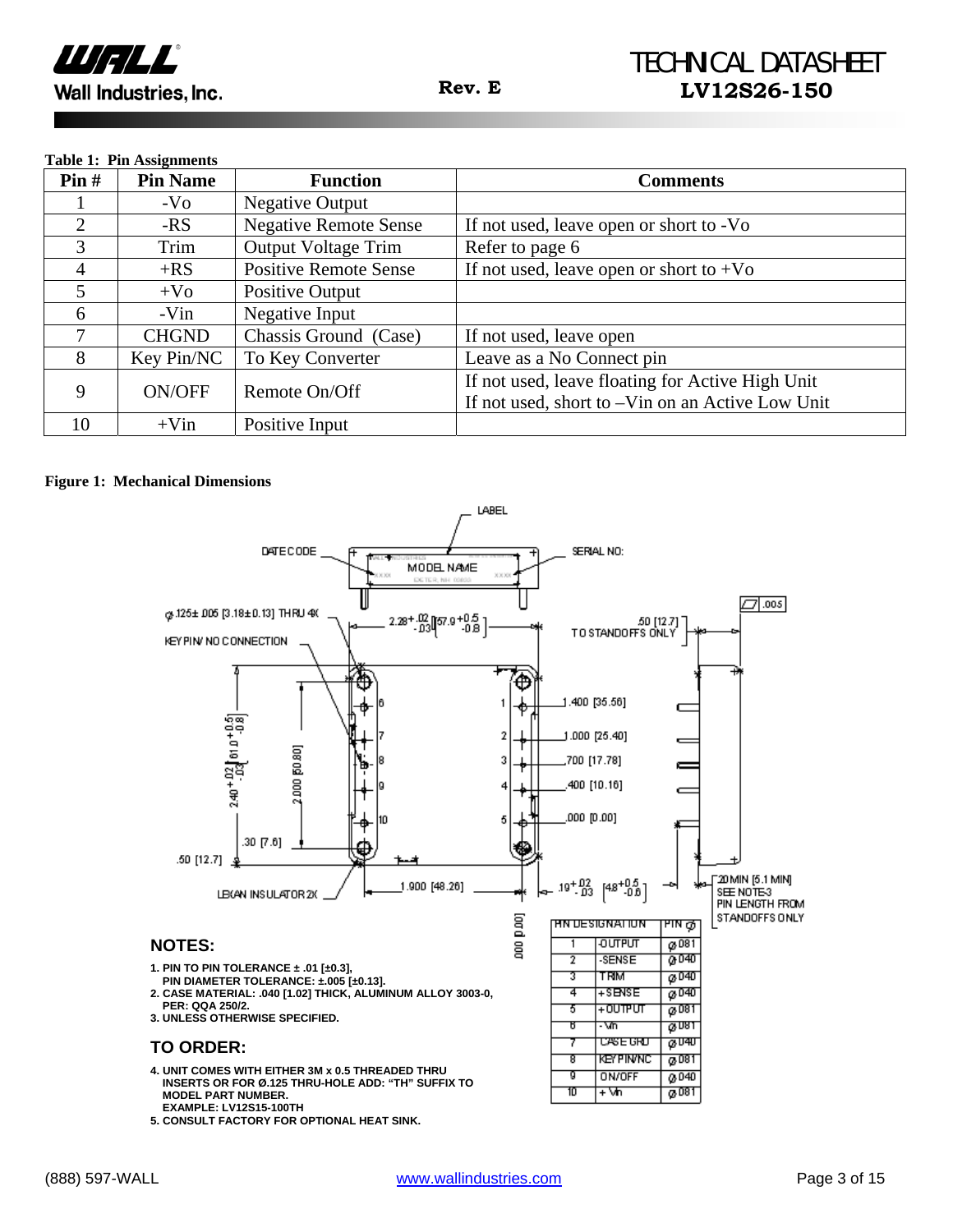

#### **DESIGN CONSIDERATIONS**

#### **Under Voltage Lock Out (UVLO)**

The converter output is disabled until the input voltage exceeds the UVLO turn-on limit. The converter will remain ON until the input voltage falls below the UVLO turn-off limit.

#### **Over Current Protection**

The converter is protected from short circuit and over current conditions. During these fault conditions, the converter output will 'hiccup'. The converter output will recover once the short or over current fault is removed.

#### **Over Temperature Protection (OTP)**

The converter has internal thermal protection that will shut the converter OFF once the case temperature exceeds the OTP turn-off limit. The converter will resume operation when the case temperature has dropped below the OTP turn-on limit.

#### **Input Filter**

It is recommended to bypass the  $+V$ in and  $-V$ in pins of the converter with a minimum of 680uF (50V minimum) capacitor (UCC - SXE50VB681M12X35LL). No other bypassing is needed. However, to reduce the input ripple beyond what is seen in Photo 1, larger values of capacitance may be used in conjunction with a ceramic capacitor. Additionally, an inductor may be placed between the source and the previously mentioned capacitor. No inductor should be placed between the capacitor and the input to the converter. It is important to note that placement of the input filter must be as close as possible to the input pins of the converter to assure a low impedance at the pins.



#### **Output Filter**

No additional output capacitor is needed for the power supply to operate. However, to reduce the ripple and noise on the output, additional capacitance may be added. A low ESR Ceramic capacitor may be added across the +Vo and –Vo pins to reduce the ripple and spike noise. Additional capacitance in the form of a tantalum or aluminum electrolytic may also be placed across these pins in order reduce ripple and improve the transient peak-to-peak voltage deviation.

#### **Remote Sense**

To improve the regulation at the load, route the connections from the -RS and the +RS pins to the –Vo and +Vo connections at the load. This will force the converter to regulate the voltage at the load and not at the pins of the converter (refer to Graph 6). If it is not desired to use the Remotes Sense feature, the –RS and +RS pins may be left open or they may be shorted to the -Vo and +Vo pins respectively. Shorting the RS pins to the Vo pins will reduce the voltage drops through the converter pins.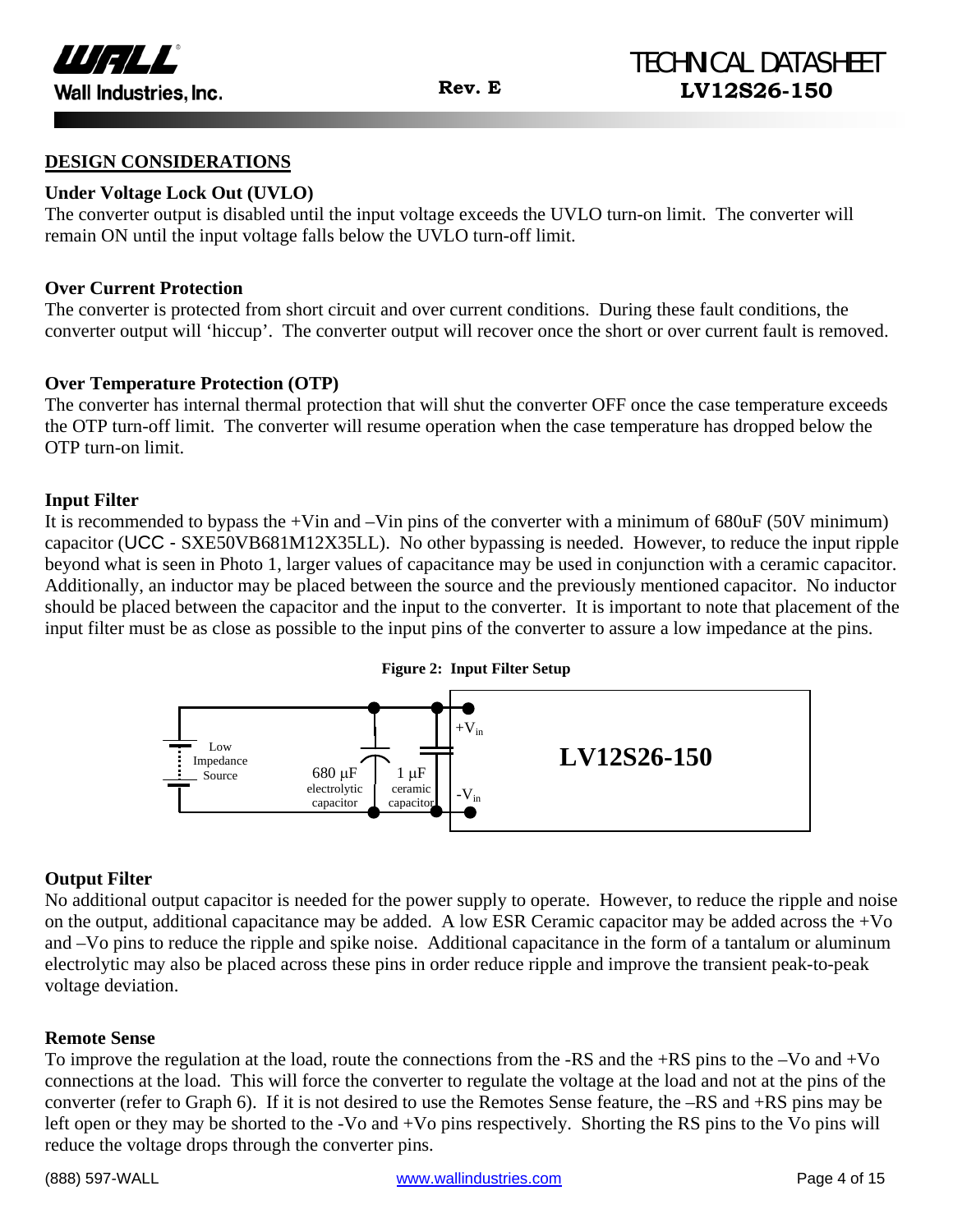

#### **Remote ON/OFF**

The converter has the ability to be remotely turned ON or OFF. The LV series is Active-High. Active-High means that a logic high at the ON/OFF pin will enable the supply (Figure 3). With Active-High, if the ON/OFF pin is left floating, the supply will be enabled.

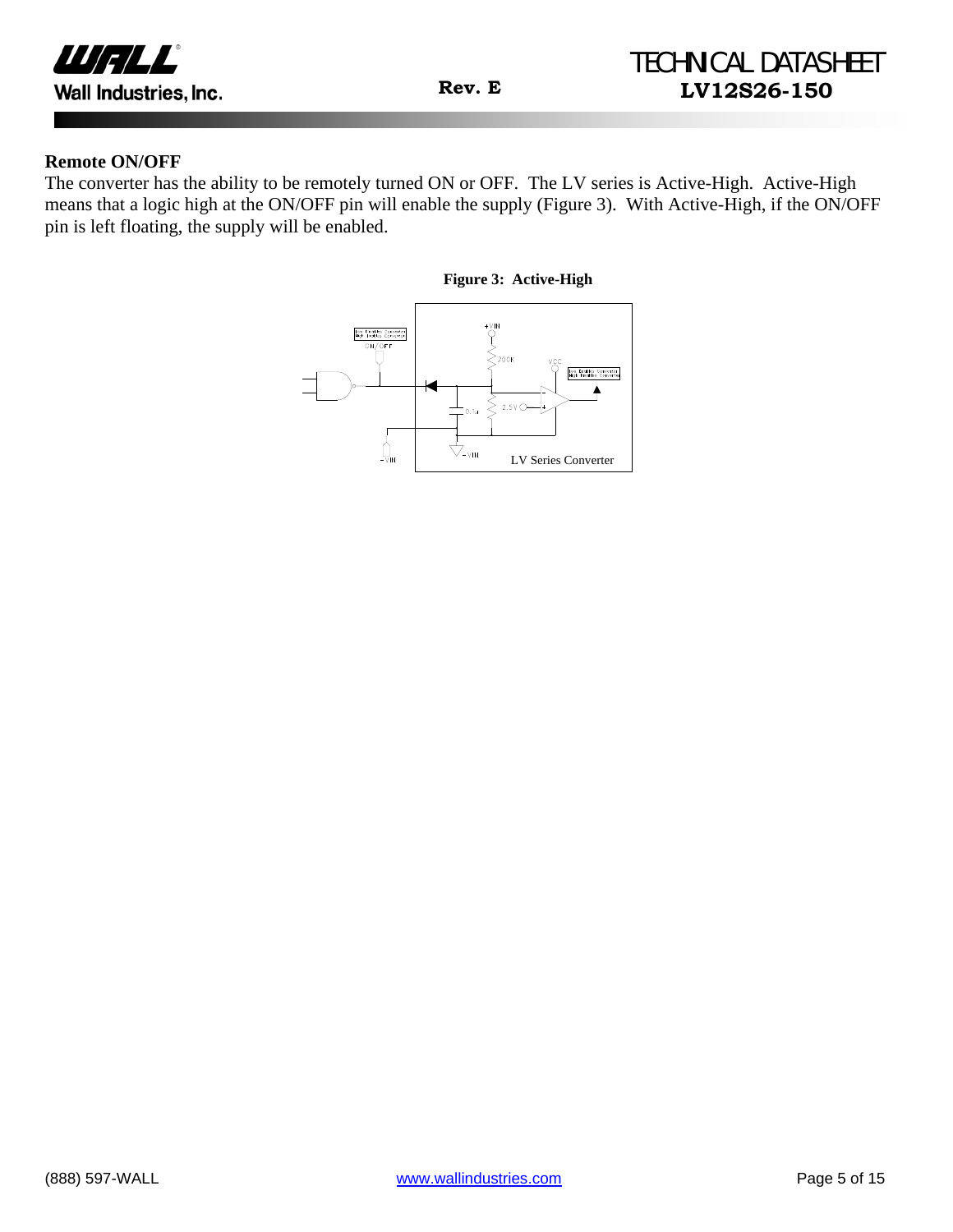

#### **Output Voltage Trim: (24V, 26V, and 28V Models)**

The output is adjustable  $+/-10\%$  of rated output voltage. To trim the output voltage up, place the trim resistor between the Trim and –Rs pins (Figure 5). To trim the output voltage down, place the trim resistor between the Trim and +Rs pins (Figure 4).

The value of the trim resistor with respect to the desired output voltage (Vo) can be derived from the following formulas or looked up on the trim table (Table 2).

$$
RTH = \frac{V_{ref}}{\frac{V_o - V_{ref}}{R_H} - \frac{V_{ref}}{R_L}} - R_{\text{lim}} \qquad \text{(in Kohns)}
$$

$$
RTL = \frac{V_o - V_{ref}}{\frac{V_{ref}}{R_L} - \frac{V_o - V_{ref}}{R_H}} - R \lim_{\text{lim}} \qquad \text{(in Kohns)}
$$



|  | Table 2: Trim Equations for LV Series (24V, 26V, and 28V Models) |
|--|------------------------------------------------------------------|
|--|------------------------------------------------------------------|

| Vonom   Vref   RH        |  | RL   | Rlim RTH to -Rs         |
|--------------------------|--|------|-------------------------|
| $26.000$   2.495   24.00 |  | 2.55 | $\vert$ 8.25 RTL to +Rs |

| <b>Percent</b> |        | <b>Trim Low</b> | <b>Trim High</b> |        |              |
|----------------|--------|-----------------|------------------|--------|--------------|
| <b>Trim</b>    | Vo     | RTL             | Vo               | RTH    |              |
| 1%             | 25.740 | 2342.17         | 26.260           | 203.60 | All in Kohms |
| 2%             | 25.480 | 1100.90         | 26.520           | 102.10 |              |
| 3%             | 25.220 | 711.89          | 26.780           | 66.35  |              |
| 4%             | 24.960 | 521.71          | 27.040           | 48.10  |              |
| 5%             | 24.700 | 408.96          | 27.300           | 37.02  |              |
| 6%             | 24.440 | 334.34          | 27.560           | 29.59  |              |
| 7%             | 24.180 | 281.31          | 27.820           | 24.25  |              |
| 8%             | 23.920 | 241.68          | 28.080           | 20.23  |              |
| 9%             | 23.660 | 210.95          | 28.340           | 17.09  |              |
| 10%            | 23.400 | 186.41          | 28.600           | 14.58  |              |

Note that while decreasing the output voltage, the maximum output current still remains at 5.8A, and while increasing the output voltage, the output current is reduced to maintain a total output power at 150 W.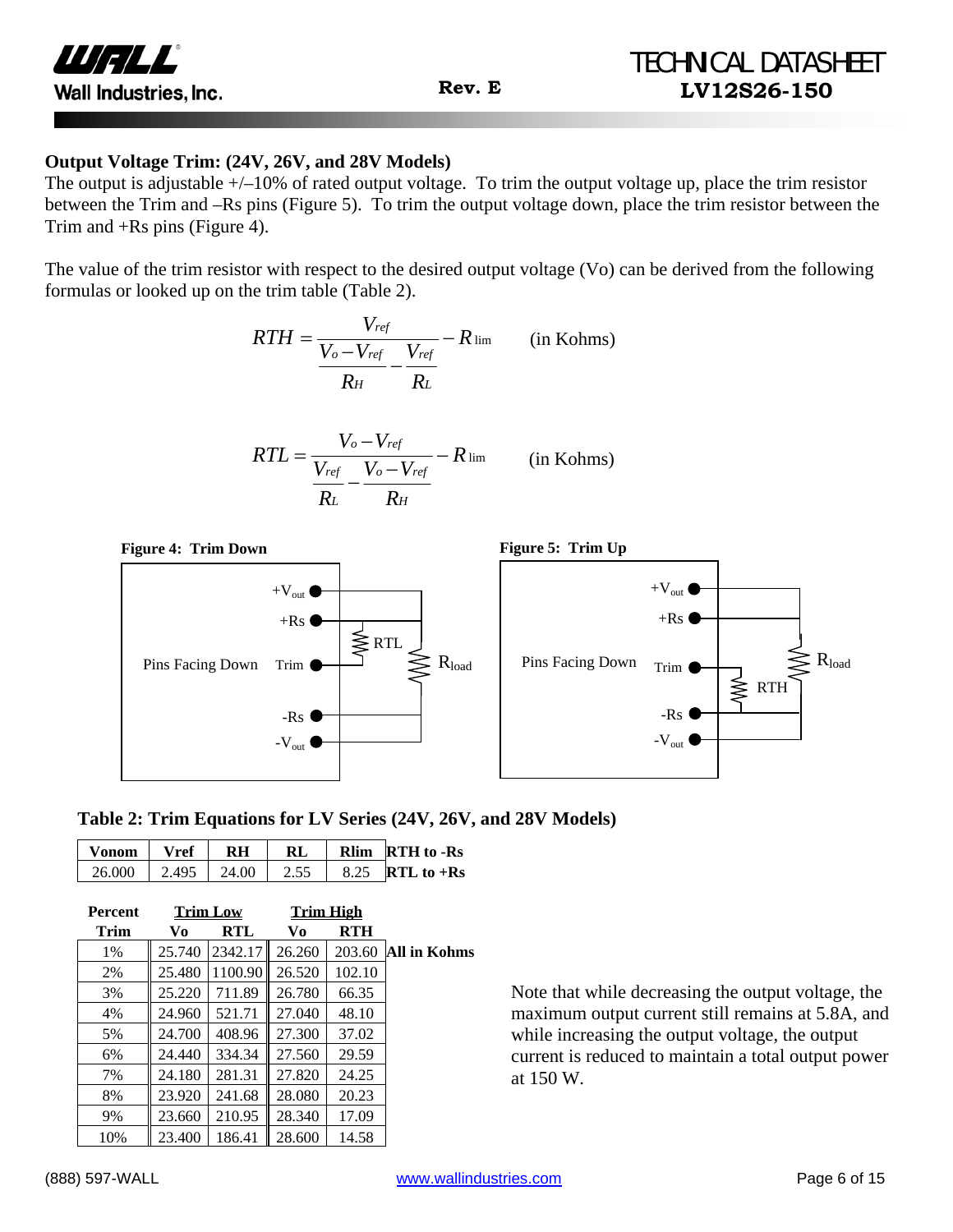

#### **Paralleling Converters**

The LV series converters may be paralleled both for redundancy and for higher output current. However, in order to do this, a high-current, low  $V_f$ , schottky diode must be placed at the +Vo pin of each supply as shown in Figure 6. To improve sharing, tie the two TRIM pins together. The converters may be trimmed by adding a resistor value from Table 2 from each TRIM pin to **±**RS pin, or alternatively, a single resistor of half the value of Table 2 from the common TRIM pins to the common **±**RS pins.

#### **Figure 6: Paralleling Converters**

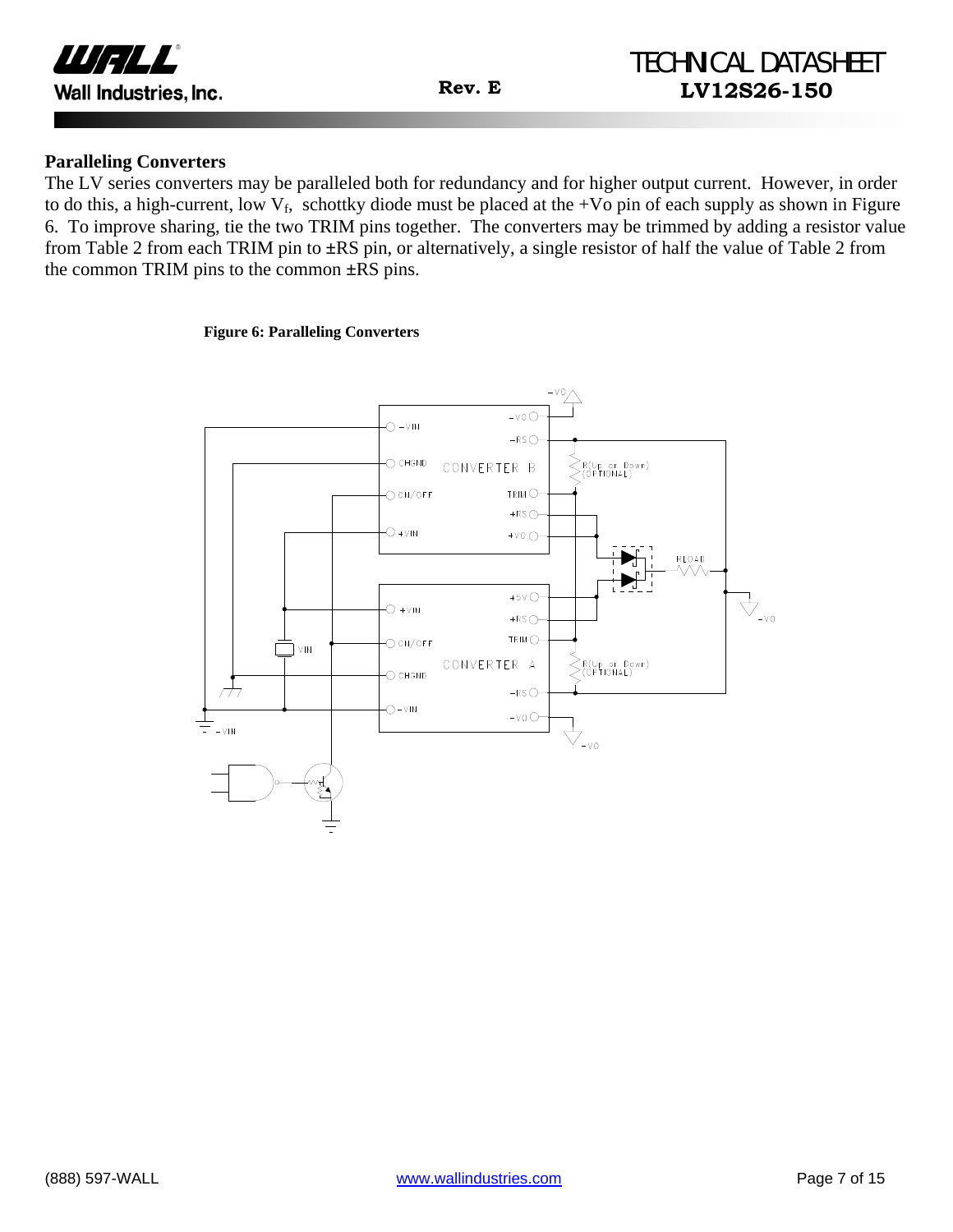

**Graph 1:** LV12S26-150 Efficiency vs. Output Current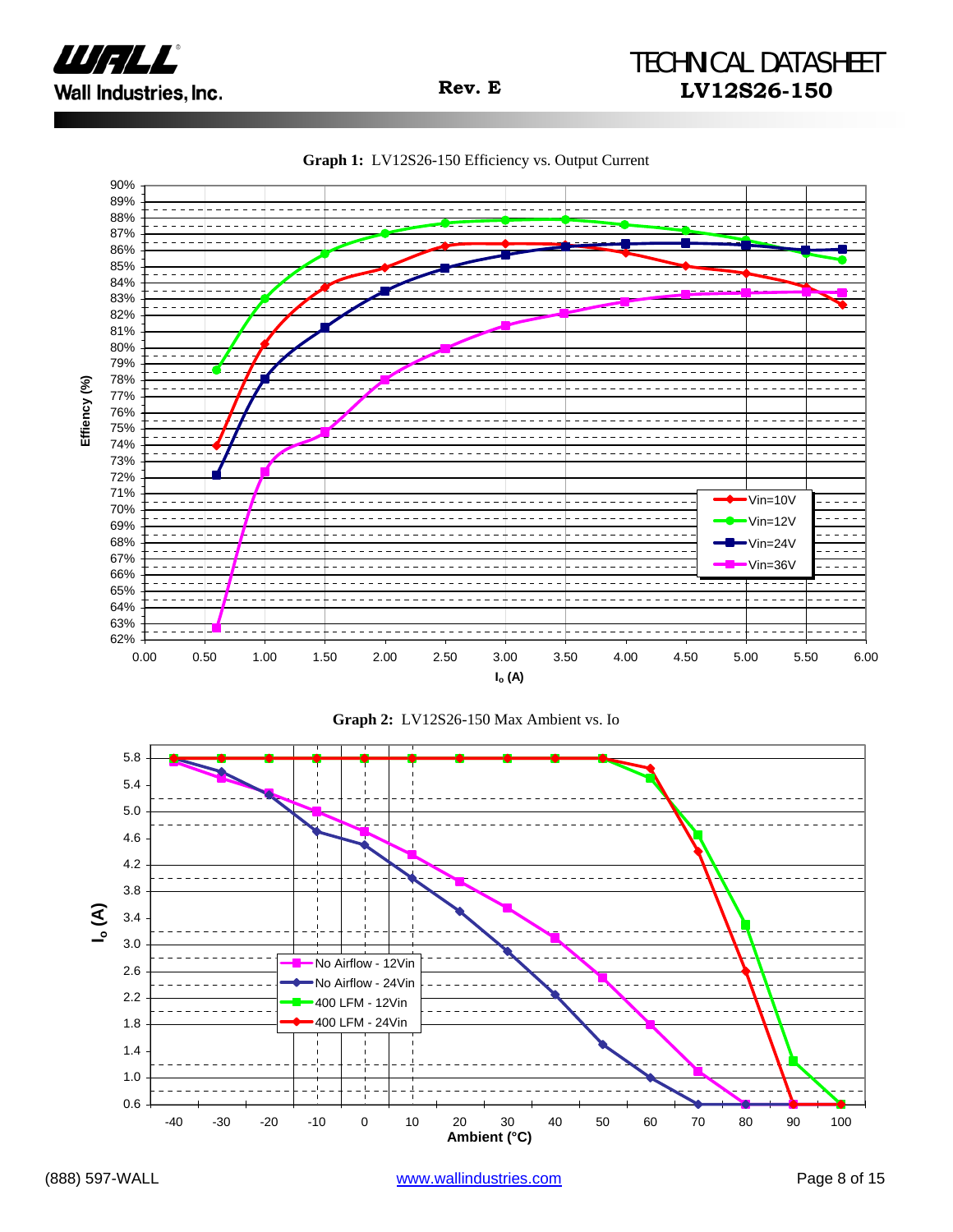

0 2 4 6 8 10 12 14 16 18 20 22 24 26 28 30 32 34 9 10 11 12 13 14 15 16 17 18 19 20 21 22 23 24 25 26 27 28 29 30 31 32 33 34 35 36 37 **Vin(V) Pdiss (W)** Io=0.6A Io=1.0A Io=2.0A  $Io=3.0A$  $Io=4.0A$  $Io=5.0A$  $Io=5.8A$ 



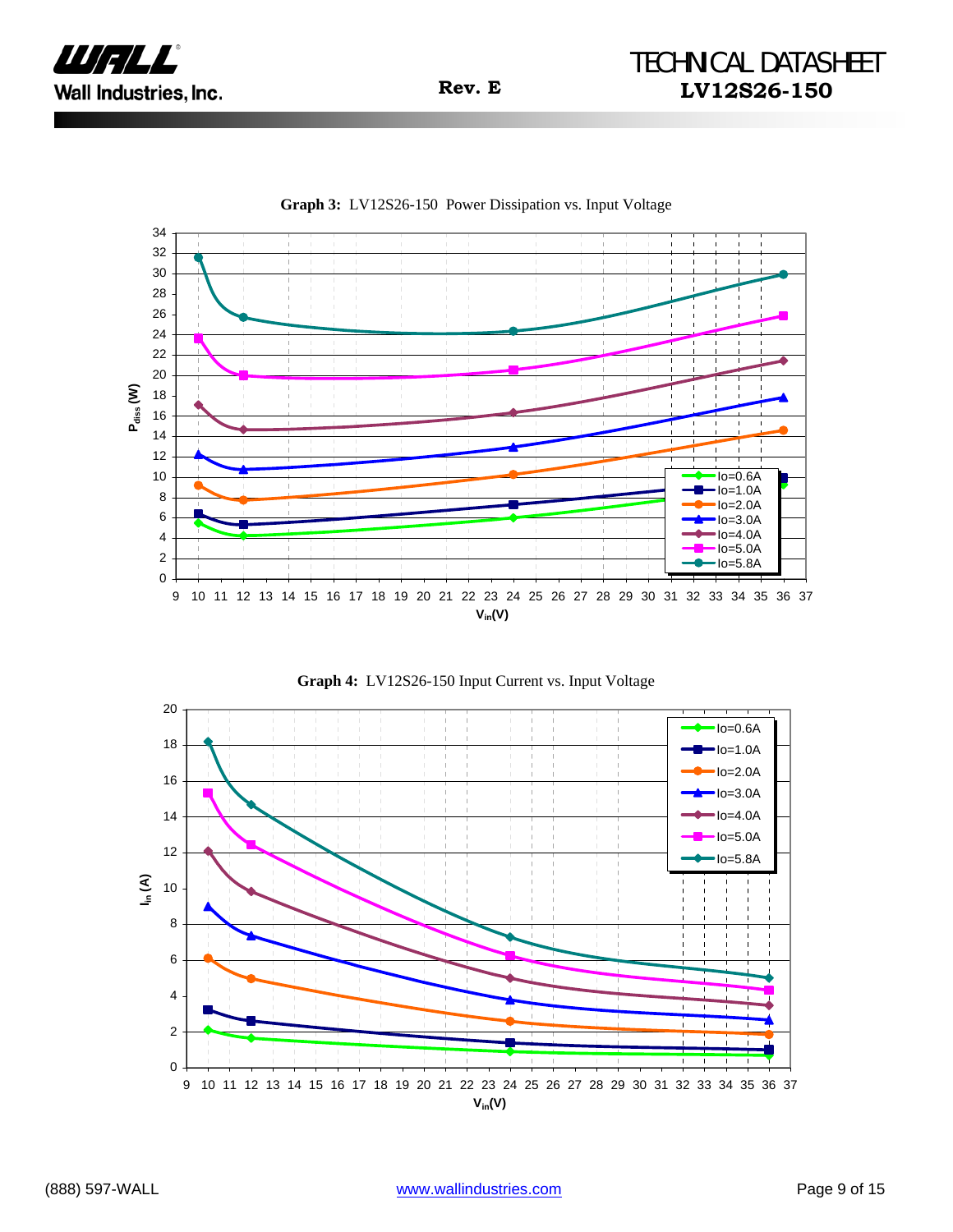

## TECHNICAL DATASHEET **Rev. E LV12S26-150**

**Graph 5:** LV12S26-150 Load Regulation (±RS Pins Open)



0.100%



**Graph 7:** LV12S26-150 Line Regulation (±RS Pins Open)



**Note:** Voltage measurements taken where the output pins are soldered into test board.

 $(+RS to +Vo, -RS to -Vo)$ 0.100% Vin=10V 0.095% Vin=12V 0.090% Vin=24V 0.085% Vin=36V 0.080% 0.075% 0.070% 0.065%  $\mathcal{E}$ **Regulation (%)** 0.060% Regulation  $\mathbf{I}$  $\mathbf{r}$ 0.055% 0.050% 0.045% 0.040% 0.035% 0.030%  $\mathbf{I}$  $\mathbf{I}$ 0.025% 0.020% 0.015% 0.010% 0.005% 0.000% 0.60 1.00 2.00 3.00 4.00 5.00 5.80 **Io (A)**

**Graph 6:** LV12S26-150 Load Regulation

**Graph 8:** LV12S26-150 Line Regulation  $(+RS to +Vo, -RS to -Vo)$ 

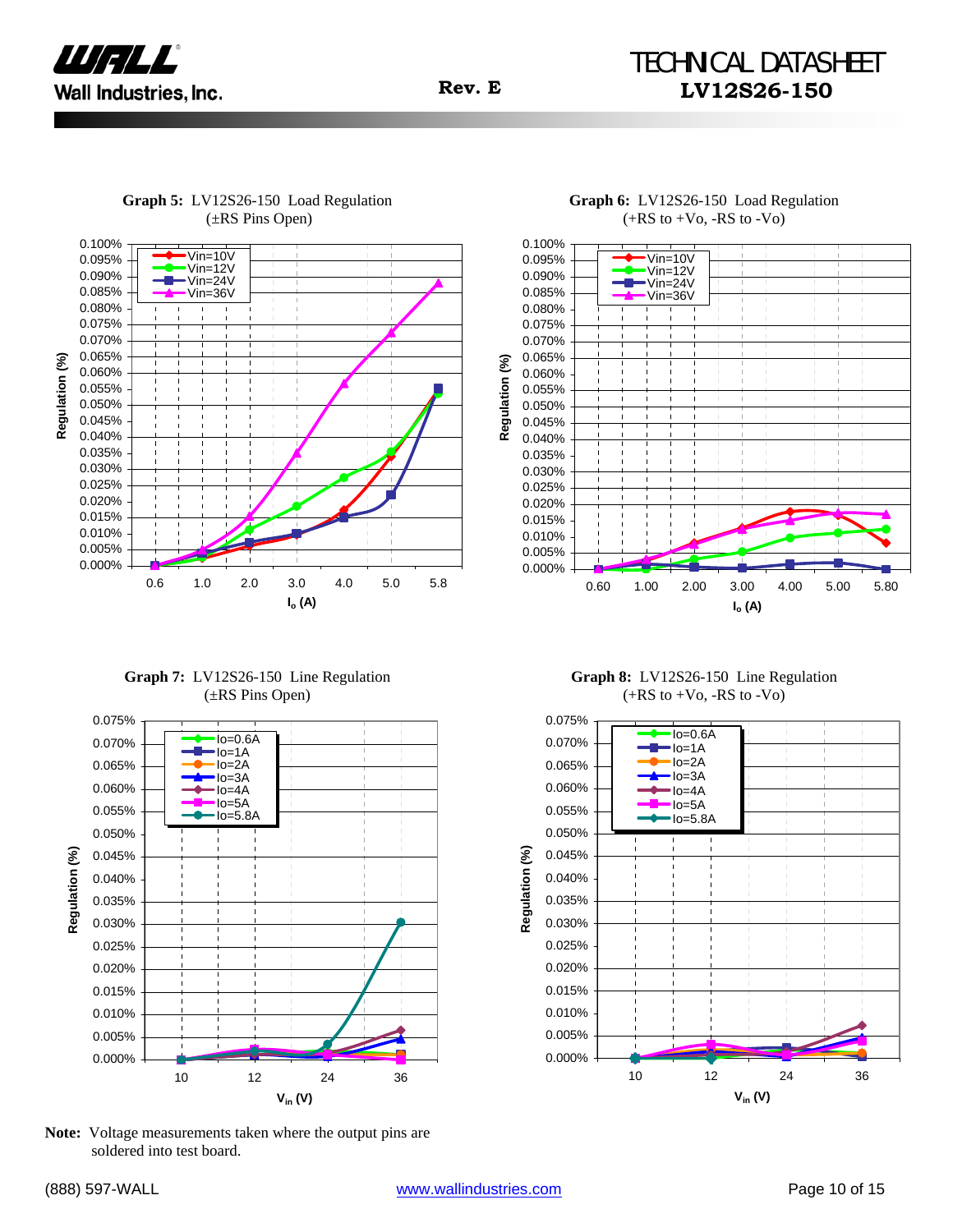

## TECHNICAL DATASHEET **Rev. E LV12S26-150**

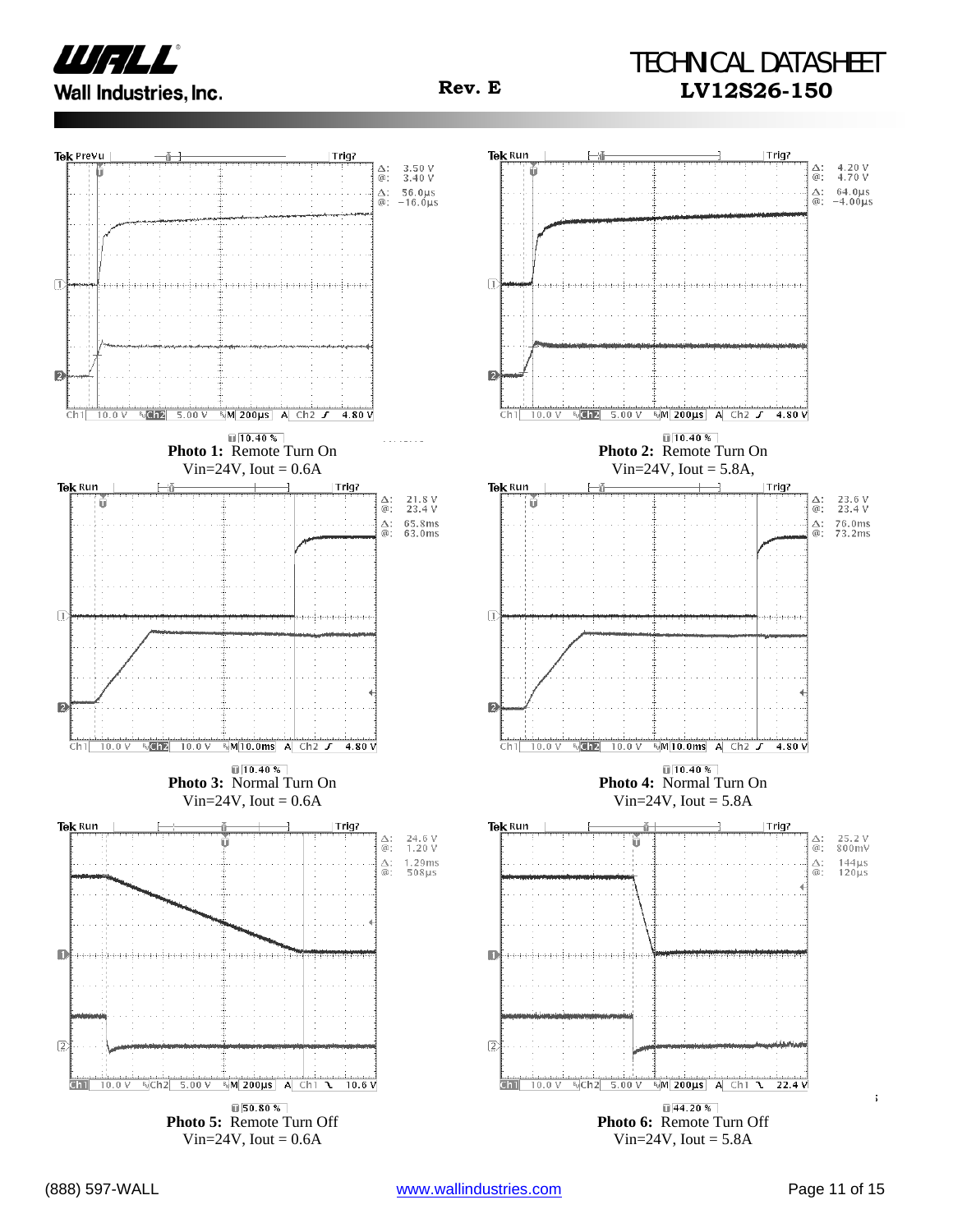





Vin= $24V$ , Iout =  $5.8A$ with a 680uF Aluminum Electrolytic and 12uH series inductor.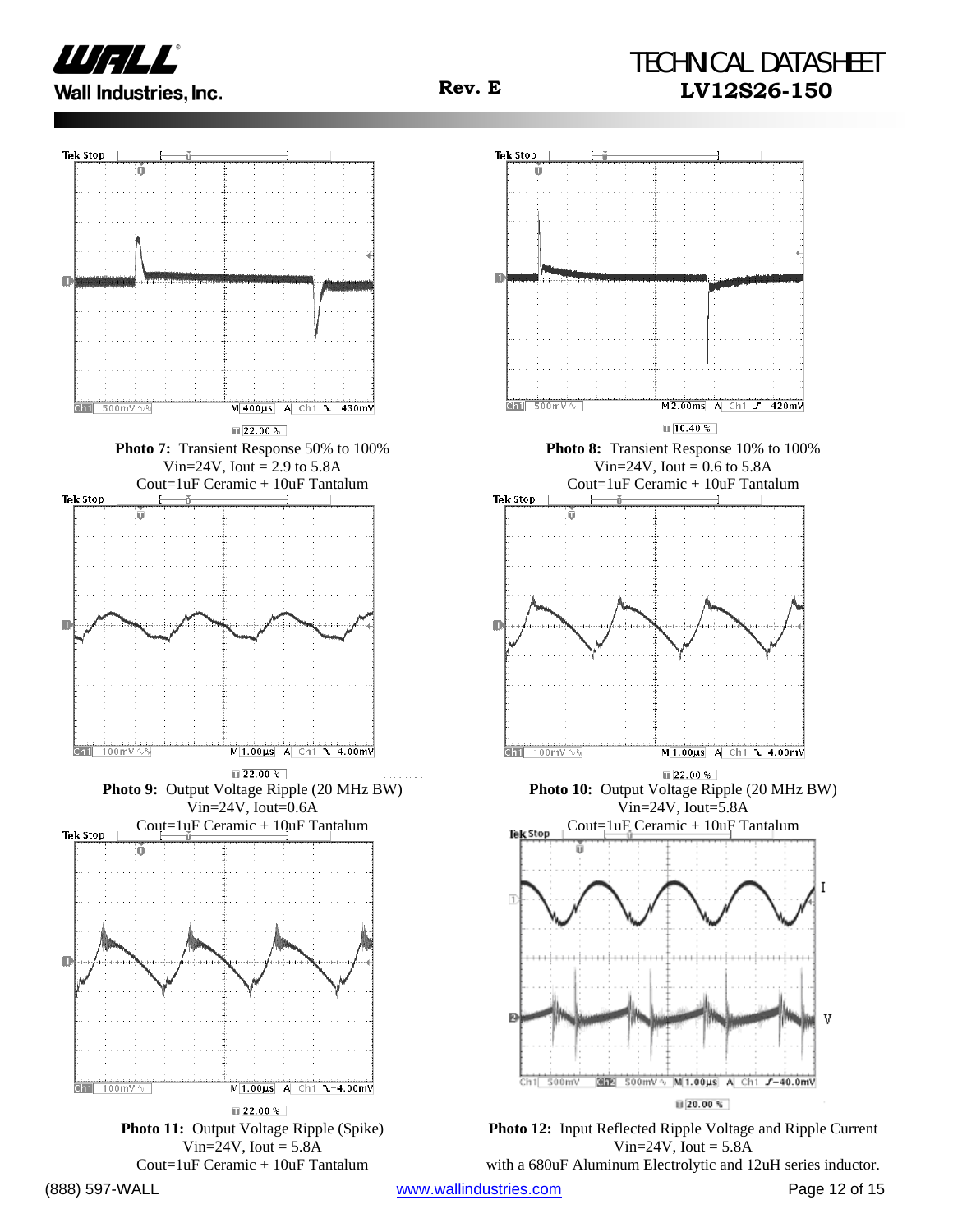

#### **TEST SETUP:**

The LV12S26-150 specifications are tested with the following configurations:

#### **Regulation and Efficiency Setup**

To ensure that accurate measurement are taken, the voltage measurements are taken directly at the terminal of the module. This minimizes errors due to contact and trace lengths between the load and the output of the supply. The following is a diagram of the test setup.

#### **Figure 7: Regulation and Efficiency Probe Setup**



#### **Output Ripple Voltage Setup**

The module is tested with a 1uF ceramic capacitor in parallel with a 10uF tantalum capacitor across the output terminals.

#### **Figure 8: Ripple Voltage Probe Setup**



#### **Input Reflected Ripple Current and Input Ripple Current Setup**

The module is tested for input reflected ripple current (Irrc) and input ripple current (Irc). The input ripple voltage is also measured at the pins with the following input filter. If there is a need to reduce input ripple current/voltage then additional ceramic capacitors can be added to the input of the converter.

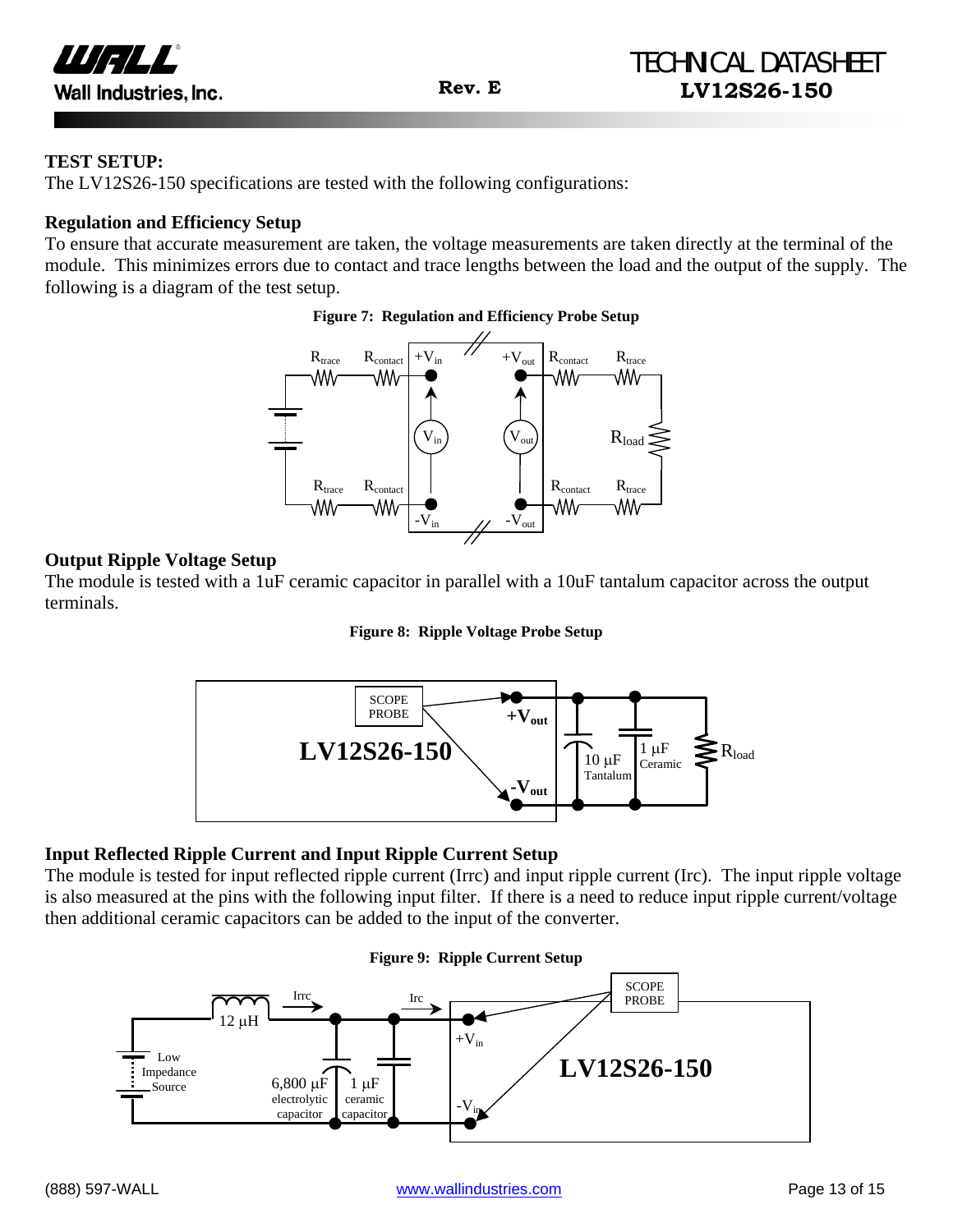

#### **Converter Thermal Consideration**

The converter is designed to operate without convective cooling if the derating curves are followed. The converter can operate at higher temperatures if airflow is applied. Airflow should be aligned lengthwise to the converter for optimum heat transfer. Contact Factory for derating curves.

#### **Figure 10: Airflow Orientation**